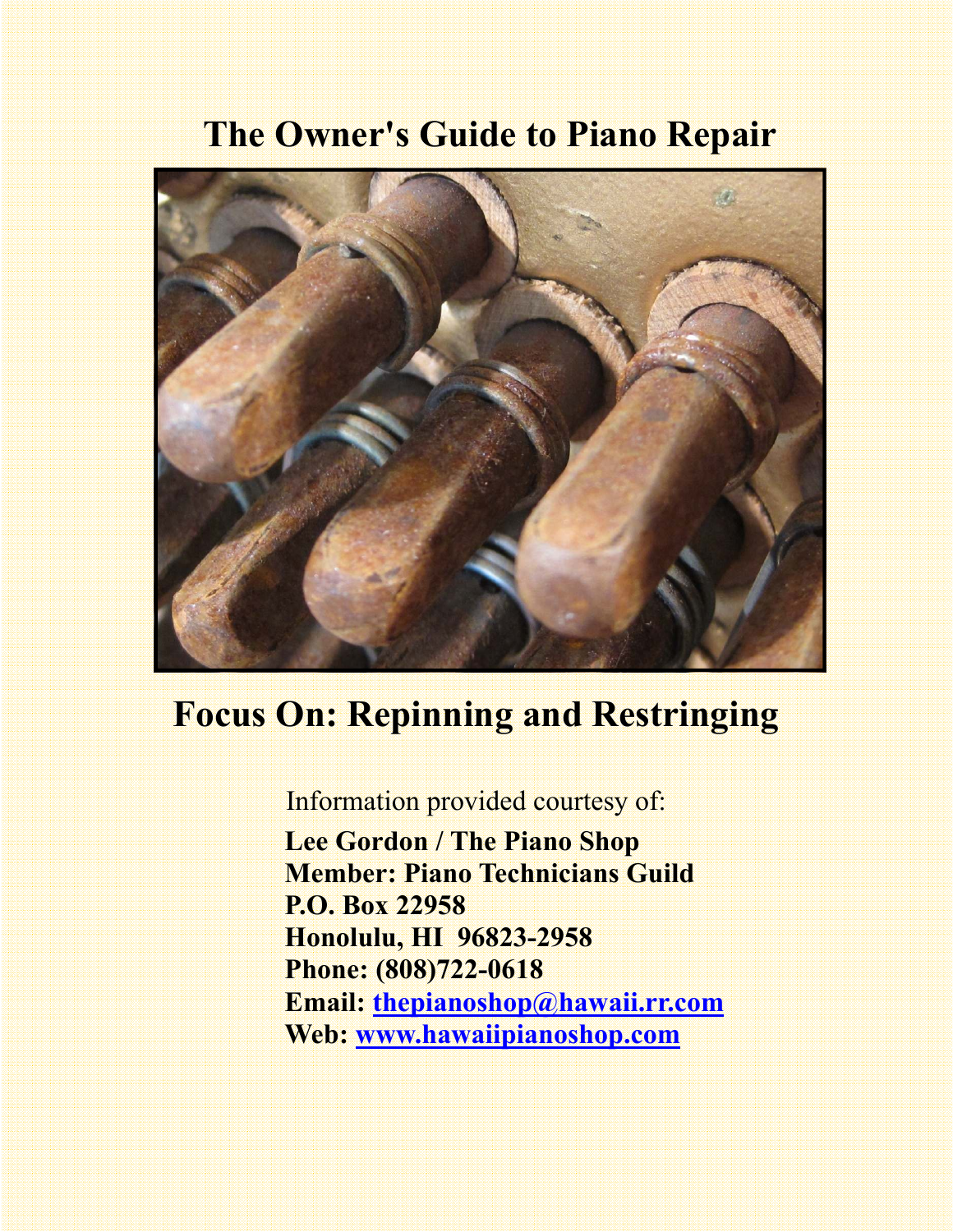**For a piano to maintain a stable tuning and sound its best, it is essential that the tuning pins are tight and that the strings are in good condition**. When the tuning pins of a piano become loose and tend to slip, the piano will not stay in tune for a reasonable amount of time. When the strings have deteriorated to the point where they are breaking frequently, the tone of the piano will usually suffer as well. **Your piano is showing symptoms of problems caused by brittle strings and loose pins which could be lessened or eliminated if your piano were to be repinned and restrung.**



*New tuning pins and strings being installed.* 

**The following commonly asked questions have been answered to give you the information you need in order to decide whether or not to have your piano repinned and restrung:** 

#### **What factors would cause the tuning pins of a piano to loosen up to the point where they do not hold?**

Page 2 The problem with loose pins actually has more to do with the condition of the pinblock than the pins themselves. The pinblock is typically a 1 1/2" thick plank, consisting of laminations of hardwood (typically hardrock maple) that grip each pin tightly. The holes for the tuning pins are drilled smaller (approximately 1/100") than the pins, but as the piano ages the pinblock tends to dry out and shrink up slightly, causing the pins to have less than ideal torque. Replacing the factory installed pins of your piano with slightly oversized pins would be one highly effective way to bring the torque of the pins back to what the piano had when it was new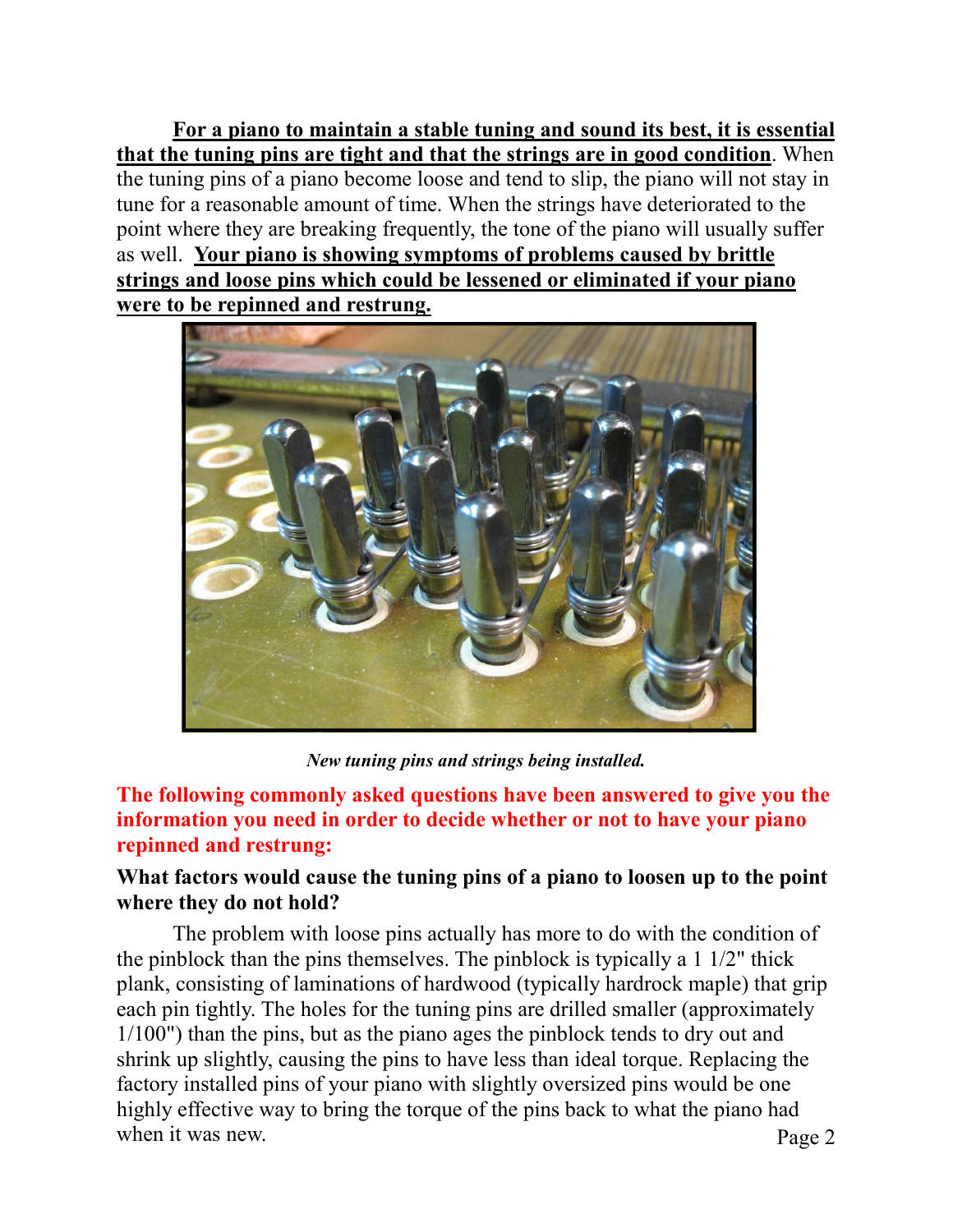#### **What are the symptoms of loose pins?**

 Most obvious is the presence of individual notes that are wildly out of tune with themselves, indicating that pins are slipping. Each treble note has three strings, and the upper bass strings usually have two, so when one pin slips, the strings aren't matched and they produce a raucous sound.

A quick glance inside the piano will sometimes confirm the condition. If

the tops of tuning pins have been marked with chalk (photo), that is a sign that tuners in the past have noticed pins which were unlikely to hold. Also, pins that look out of place, shinier or larger in circumference than the rest, indicate that previous technicians have tried to address the problem. In that loose pins usually don't develop overnight, this is evidence that the problem has been ongoing for some time.





#### **What are the symptoms of a set of strings that are ready for replacement?**

 The most obvious sign that strings need to be replaced is a history of breakage. If the piano is missing a number of strings, or if there are strings which have been replaced or tied (both seen in photo at left), then the set of strings is most likely due for replacement. Rusty strings and pins (cover photo) should also be considered candidates for replacement.

 A poor sound may also be the result of a set of strings which is past its prime. Bass strings which are tubby sounding, or treble strings with a less than satisfactory tone may be in need of replacement, even if they are not brittle or rusty.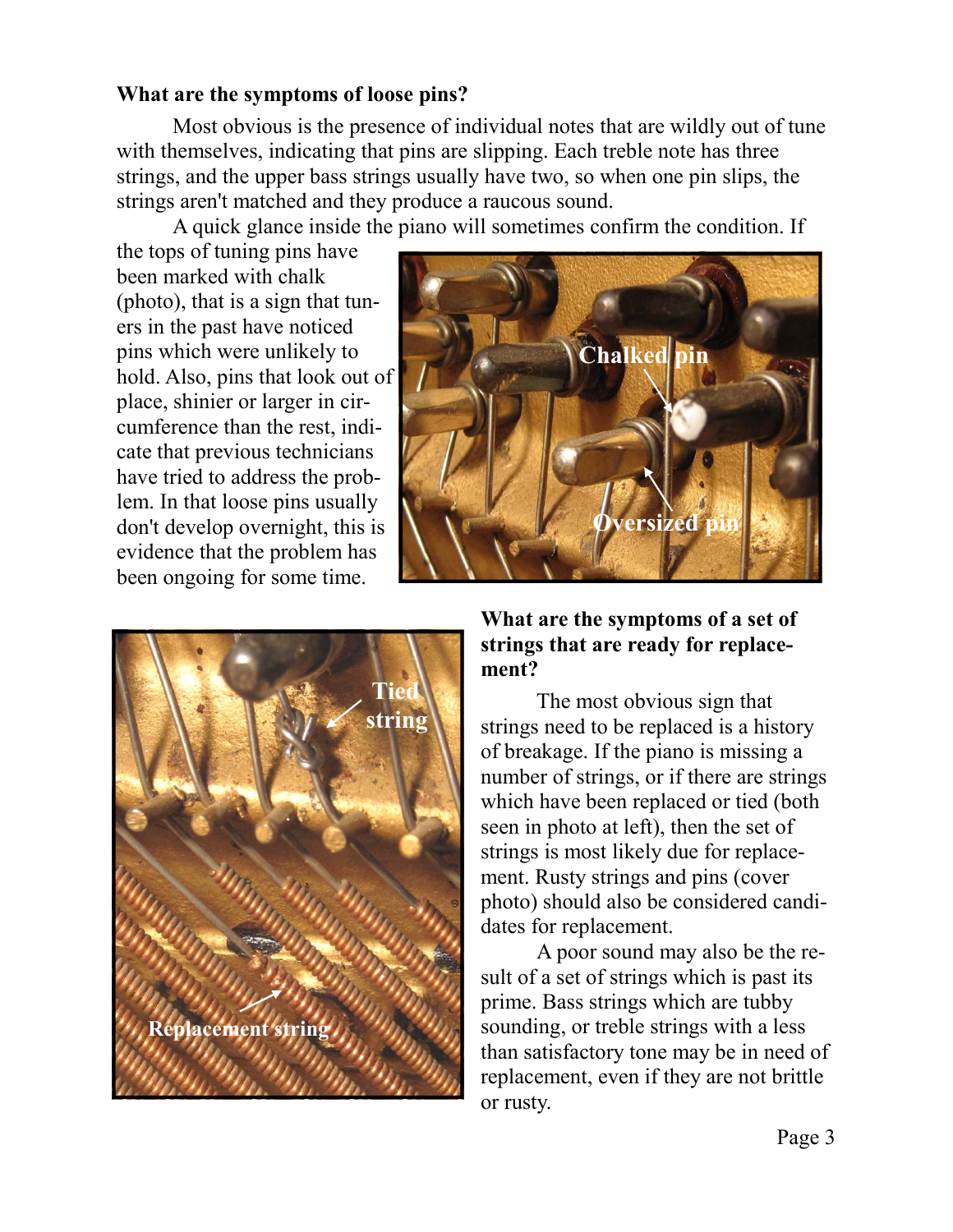#### **What factors cause the strings of a piano to deteriorate?**

 First of all, piano strings are made from high-carbon steel, and as such are susceptible to rusting, especially in climates of high humidity. When rust attacks the strings of a piano, not only is the tonal quality of the strings affected but breakage is much more likely to occur as well. Piano strings typically have 150 or more pounds of tension on them, and they wind their way around various friction points. With this amount of tension and strain, it is understandable that the added problem of corrosion will spell trouble.

 Even when rust is not present, steel string may become brittle with age and suffer from simple metal fatigue. Bass strings have copper windings over their steel cores, which is another problem area. These copper windings are put on at tension, and tend to lose their vibrancy over the decades, becoming "tubby" sounding.

#### **For a piano that has problems with loose pins or over-taxed strings, are there other options less costly than a total job of repinning and restringing?**

 Yes, there are other options, some of which are less time-consuming and not as expensive, but also some that are more. For a piano with a shot pinblock, the more complete job of pinblock replacement, followed by the installation of both new pins and new strings may be the best option. For a piano which has problems with loose pins only, treatment with C.A. glue may be an option to consider. Sometimes very satisfactory results may be obtained in terms of pin torque without having to resort to the pulling out and replacing of every pin. Likewise, if the problem with poor string quality is strictly in the bass of the piano, replacing just the bass strings would be an option as well.

 However, since both loose pins and poor quality strings are problematic with your piano, it really would make sense to do the two jobs at the same time. Both jobs are very labor-intensive, requiring the picking up and laying down of a dozen or more hand tools for each of the 230 or so pins and strings of the piano. By combining the two jobs, a more efficient use of time allows for a



savings in cost over doing one job first, followed by the other job at a later time.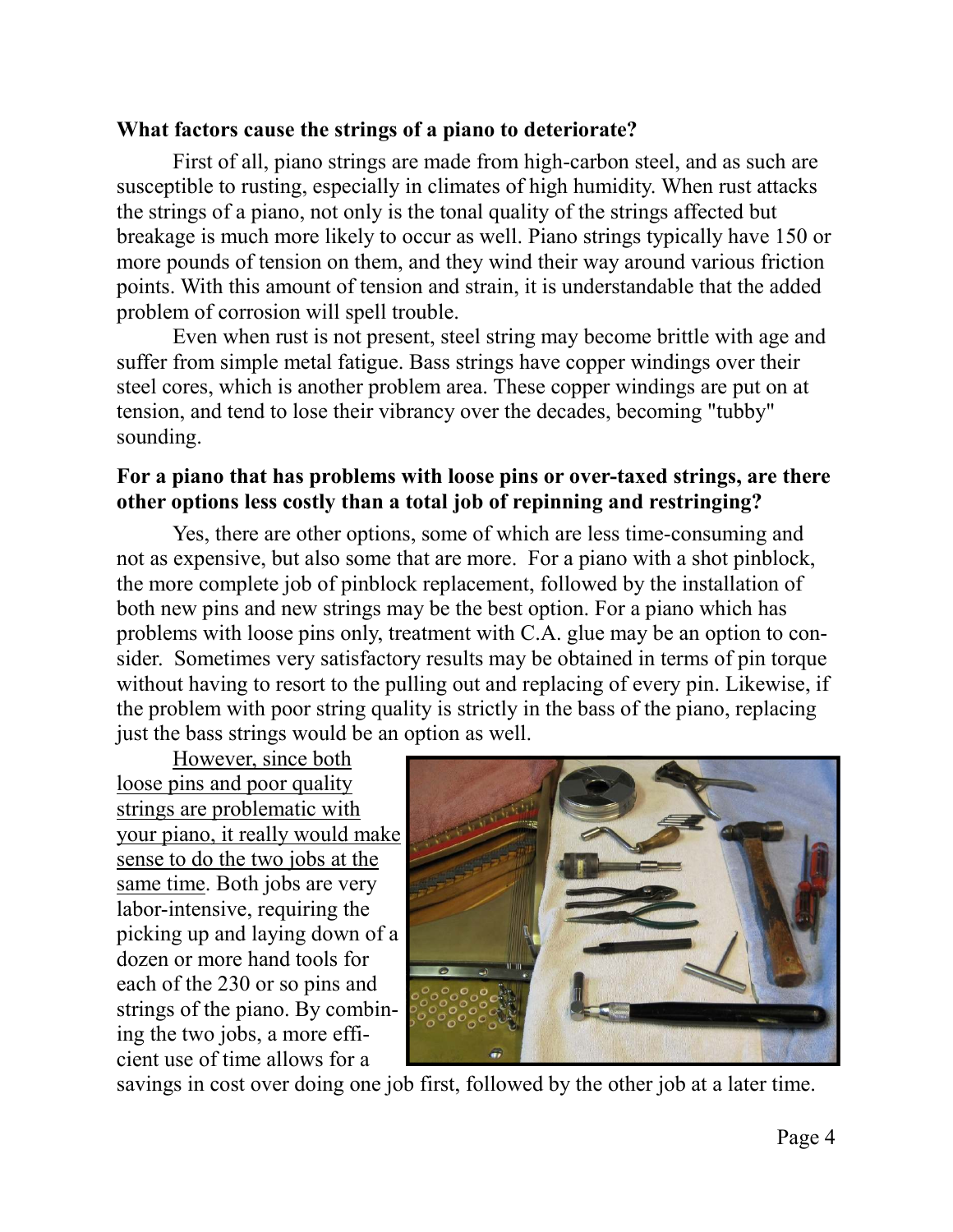#### **Are new bass and treble strings off-the-shelf items, or are they custom-made for the individual piano?**

Copper wound bass strings are special-ordered to match the original strings found in the piano. If your piano is a well-known brand and model, the stringing company will be able to produce the new set using information on file. If the data isn't available, however, the old strings of your piano will need to be removed and sent to the stringing company for duplication.

 Treble wire, on the other hand, is purchased by the technician in rolls of precise thicknesses to match what the piano originally had. Wire is available in sizes graduated in 1/1000th of an inch increments starting from the thinnest of .029" to the thickest of .049". (The 18-gauge wire shown has a thickness of .041"). Precision measurement and duplication of wire sizes is necessary to ensure that the tonal quality of the completed restringing job is what it should be.



#### **What about tuning pins? Are they a specialty item?**



 Tuning pins are a stock piano replacement part sold in sets. They are made from high-quality steel cut with micro-threads and are produced with extremely consistent diameter. Typically, the next size up from the factory set (which would be .004" larger) will be installed to give a tighter fit. Tuning pins do come in two finishes, blued (shown in photo) and nickle plated.

 With a completely new set of strings, both bass and treble, and new

pins as well, your piano would maintain a much more stable tuning and would have a sound that would be closer to the piano's potential. **Having the work described in this pamphlet done would be an investment which would pay dividends in terms of the enhanced performance of your piano**.